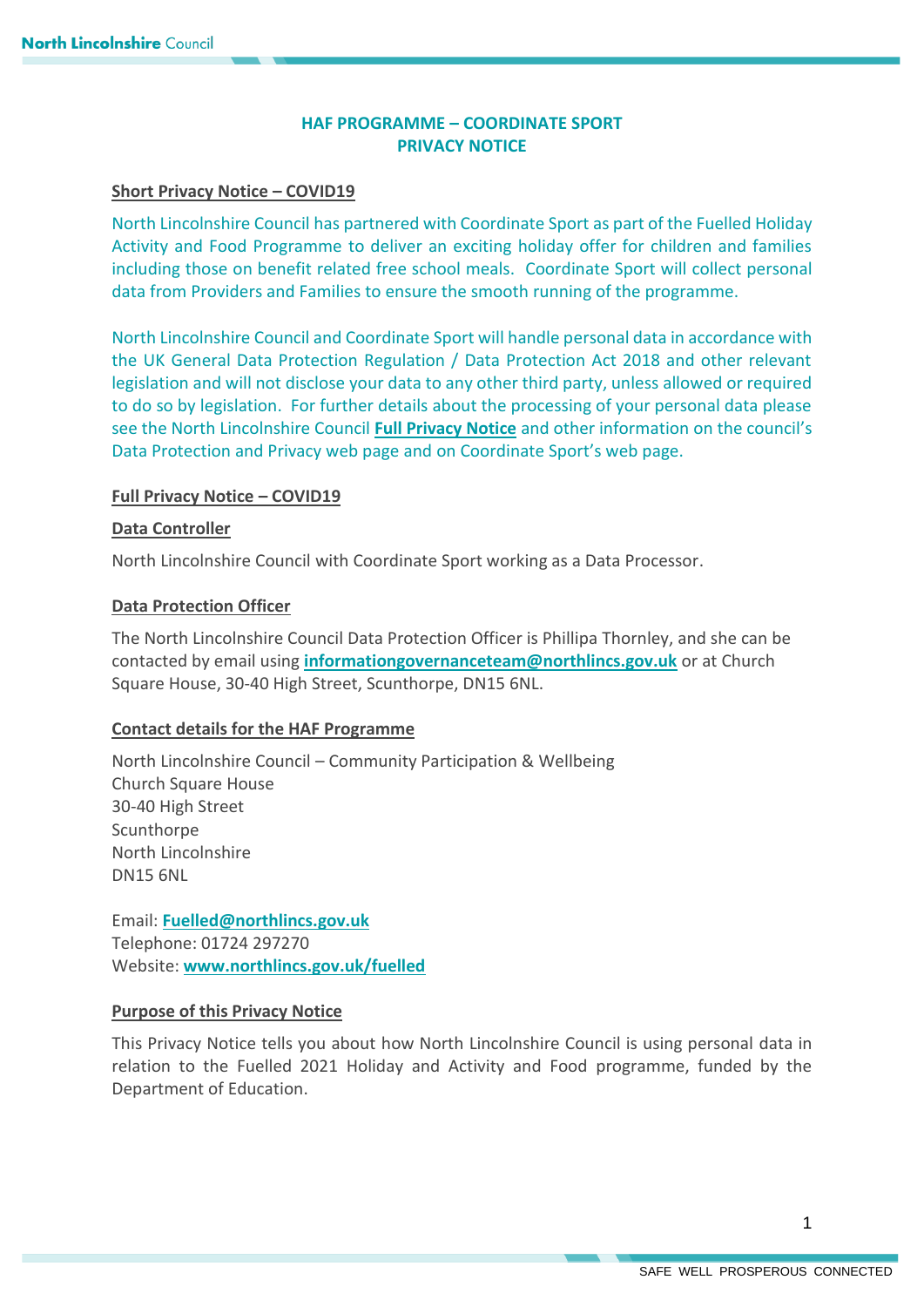## **What do we mean by personal confidential data?**

Personal data relates to living persons and is information that can be used to identify an individual such as name, date of birth, address, or postcode.

### **What data do we have?**

### **Family data -**

Full name of child DOB/age Eligible for benefits (Free School Meals - FSM etc.) Address School Bank details for paying for sessions Gender Any health or other needs related to help keep children safe Ethnicity

### **Provider Data -**

Name of Company / Activity Address and postcode Email address for participants Contact phone number Admin user first name Admin user last name Current booking system used Activities on offer

In all cases the data collected is limited to what is considered proportionate and necessary.

## **What do we do with the data we have?**

We use the data to help us to:

- Determine the eligibility of children for the Fuelled Holiday Activity and Food Programme
- Connect parents and providers in high risk groups to connect to support children so they have a high quality activity with food over the Summer holidays.
- Share any medical or personal data (e.g. food allergies, additional needs) to help keep children safe.
- Co-ordinate an effective response to a holiday activity and food offer from the council and the wider community.

## **Who do we share your data with?**

We may share personal information with organisations, including:

- Providers where parents have signed their child up to complete an activity.
- Council teams to provide the support required.
- Voluntary and community groups to provide the support required.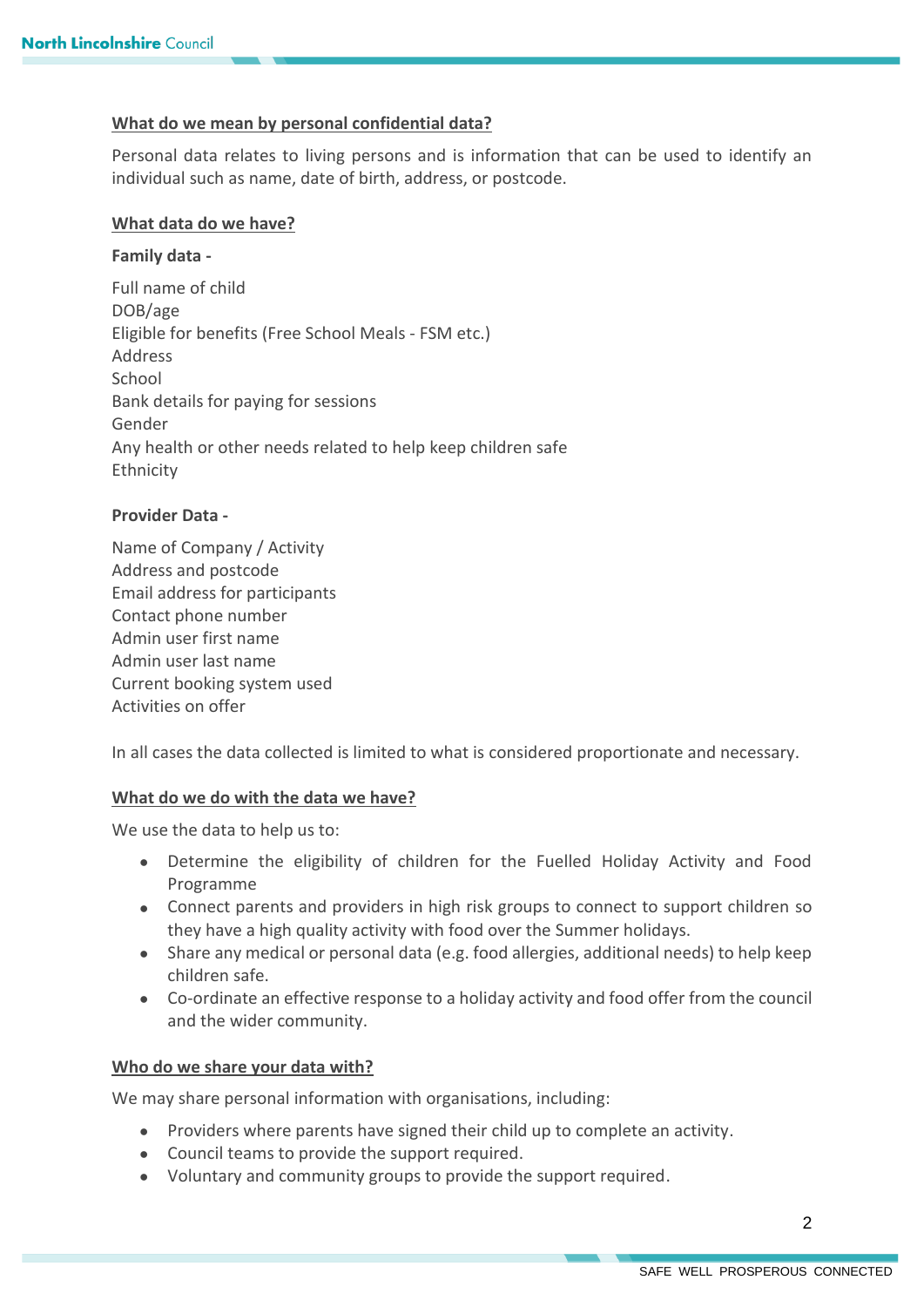- Healthcare service providers, welfare professionals, and partner organisations.
- Education providers.

#### **How do we get your personal data and why do we have it?**

We collect personal data in ways including:

- From individuals themselves (adults and children / young people)
- From others making a referral
- From employees
- From council departments
- From other organisations, such as health and care providers

In addition, we are using some existing personal data from our business systems.

The lawful basis we are relying on to process personal data is:

(a) To perform a task in the public interest  $-$  Article  $6(1)(e)$ :

Local authorities are statutorily responsible for safeguarding in relation to children in need, under s.17 of the Children Act 1989, and looked after children under s.20 of the Children Act 1989.

The lawful basis we are relying on to process special category personal data is:

- (a) Substantial public interest Article 9(2)(g). This is permitted if one of the conditions in Part 2 of Schedule 1 of the Data Protection 2018 can be met. In this instance those most likely to be met are:
	- To fulfil an explicit statutory or government purpose
	- Protect the public
	- Support for individuals with a particular disability or medical condition
	- Safeguard children or individuals at risk
	- Safeguard the economic wellbeing of certain individuals

The special category personal data being collected is ethnicity, as requested by the Department for Education and health data to keep children safe in relation to food allergies and suitable activities.

Please note that we will not process your personal data for a purpose that is incompatible with the reason it was collected for unless this is allowed or required under Data Protection legislation.

## **Can I withdraw my consent?**

Yes, but only where personal data has been collected and used on the lawful basis of consent.

#### **How do we store your information and for how long?**

Our employees have contractual obligations of confidentiality, enforceable through disciplinary procedures and receive appropriate training on confidentiality and other aspects of Information Governance.